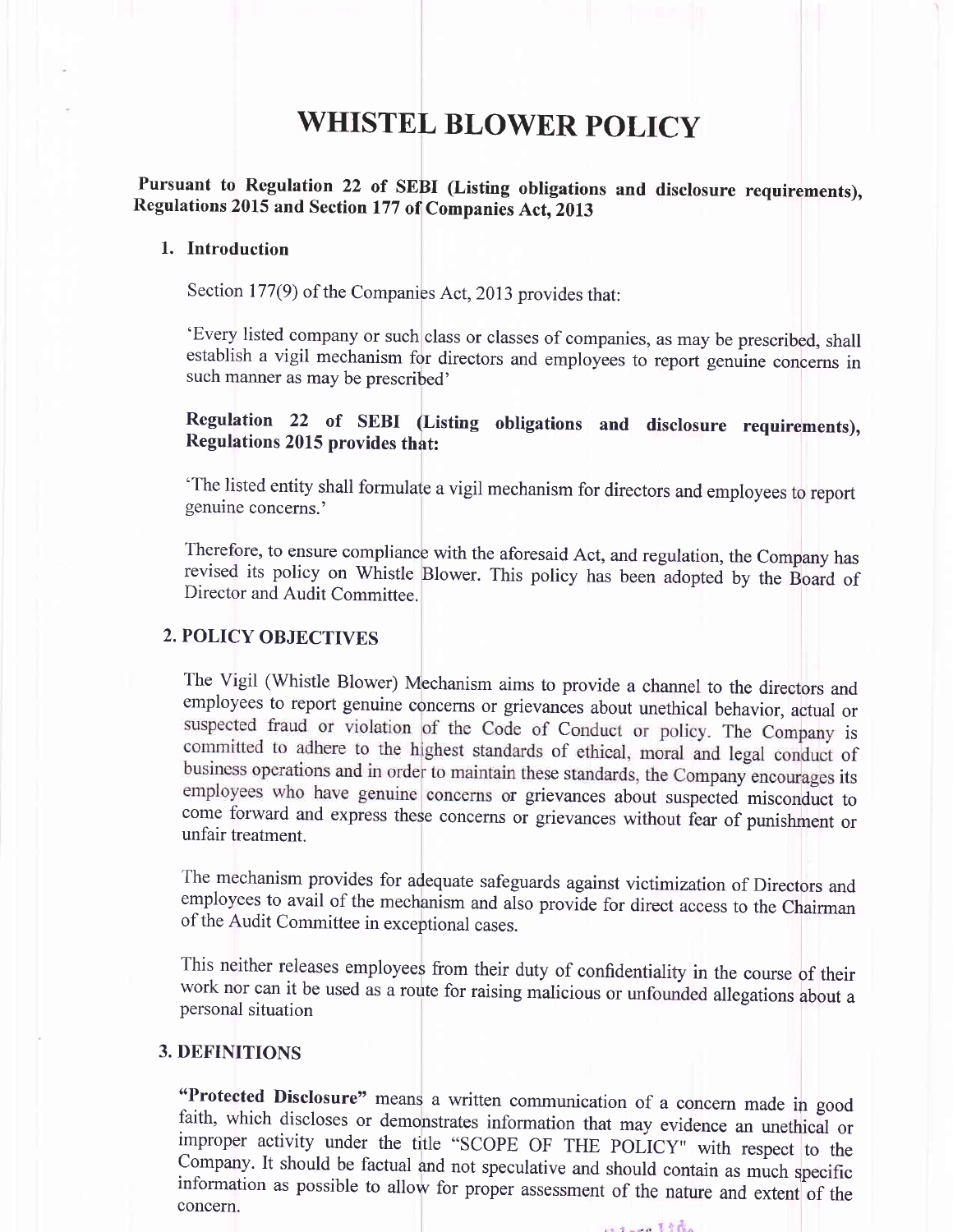"Subject" means a person or group of persons against or in relation to whom a Protected Disclosure is made or evidence gathered during the course of an investigation.

"Vigilance Officer/Vigilance Committee or Committee" is a person or Committee of persons, nominated/appointed to receive protected disclosures from whistle blowers, maintaining records thereof, placing the same before the Audit Committee for its disposal and informing the Whistle Blower the result thereof.

"Whistle Blower" is a Director or employee who makes a Protected Disclosure under this Policy and also referred in this policy as complainant.

"Alleged wrongful conduct shall mean violation of law, Infringement of Companies Rules misappropriation of money, actual suspected fraud, substantial and specific danger to public health and safety or abuse authority."

"Board means the Board of directors of the company."

"Code means Code of Condiuct for Directors and Executives adopted by the Navkar Builders Limited."

"Disciplinary Actions means action or measures taken against the Subject by the Vigilant Offrcer or Audit Committee which shall be per the prevailing Service Rules of the Company and CiviV Criminal Law as, be applicable."

#### 4. ELIGIBILITY:

All Directors and Employees of the Company ate eligible to make Protected Disclosuresunder the Policy in relation to matters conceming the Company.

#### 5. SCOPE

The Policy is an extension of the Code of Conduct for Directors & Senior Management Personnel and covers disclosure of any unethical and improper or malpractices and events whish have taken place/ suspected to take place involving:

1. Breach of the Company's Code ofConduct

2. Breach of Business Integrity and Ethics

3. Breach of terms and conditions of employment and rules thereof

4. Intentional Financial inegularities, including fraud, or suspected fraud

5. Deliberate violation of laws/regulations

6. Gross or Willful Negligence causing substantial and specific danger to health, safety and environment

7. Manipulation of company data/records

8. Perforation of confldential/propriety information

9. Gross Wastage/ misappropriation of Company funds/assetj.

#### 6. Role of Complainant

- 
- 1. The complainant's role is that areporting party with reliable information. 2. The complainant is not required or expected to conduct any investigations on his own.
- 3. The complainant may also be associated with the investigations, if the case so warrants. However, he/ she shall not have a right to participate.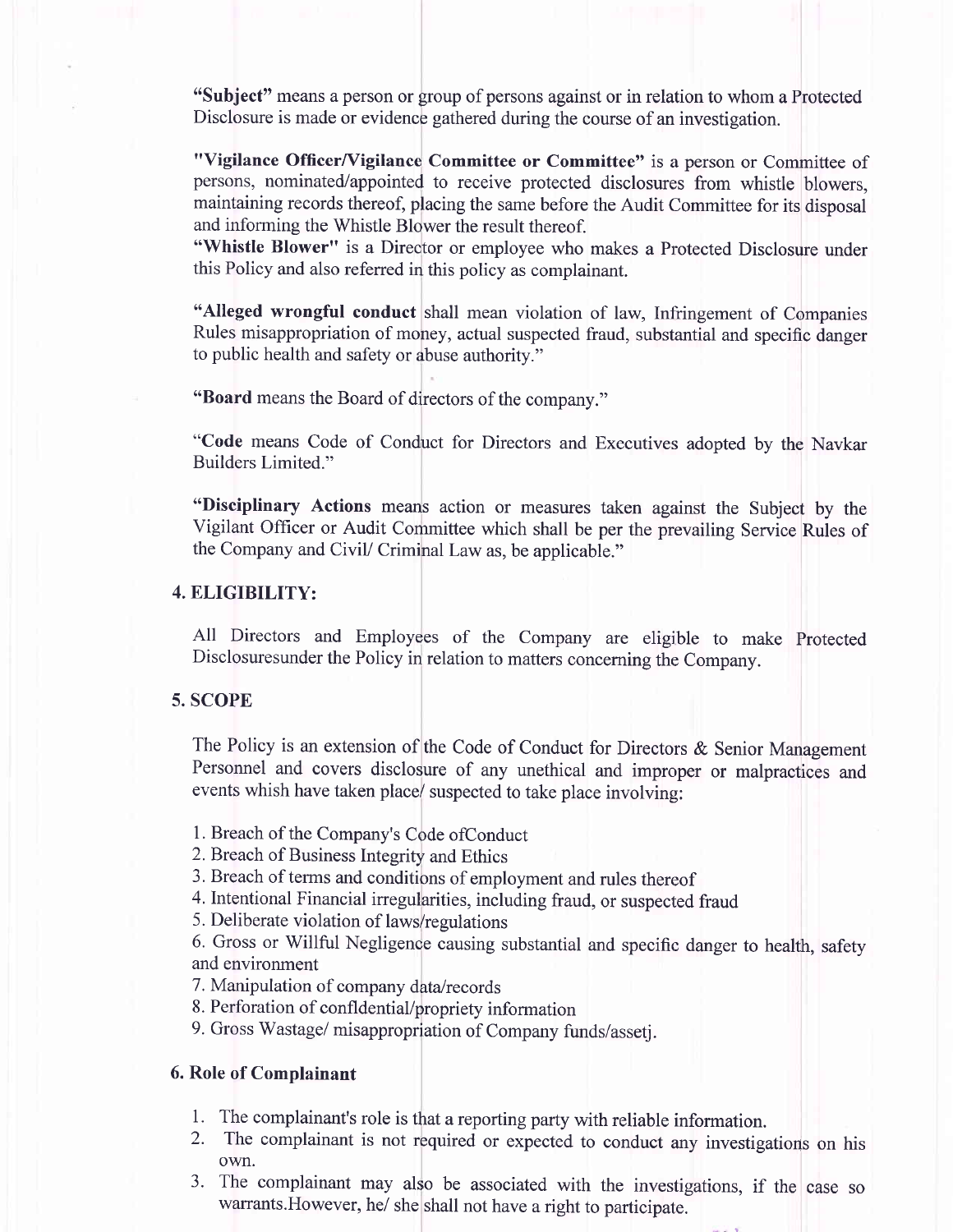- 
- 4. Protected Disclosure will be appropriately dealt with by the Competent Authority.<br>5. The complainant shall have a right to be informed of the disposition of his disclosure except for overriding legal or other reasons.

## 7. PROTECTION OF COMPLAINANT

- i. The identity of the complainant shall not be revealed.
- ii. The Complainant shall not be subject to victimization due to the fact that he had filed a Complaint under this mechanism.
- iii. If the Complainant is required to submit evidence in legal or any other proceeding under this Mechanism, arrangements towards his travel, etc will be made.
- iv. Protection under this mechanism does not mean protection against disciplinary action arising out ofany false, motivated or vexatious Complaint.
- v. Any other employee assisting in the investigation or furnishing evidence with regard to a Complaint shall also be protected.

#### 8. Procedure for Filing a Complaint

All Protected Disclosures should be reported in writing by the complainant as soon as possible, not later than 30 days after the Whistle Blower becomes aware of the same and should either be typed or written in a legible h the subject "Protected disclosure under the whistle Blower policy".

If the complaint is not super scribed and closed as mentioned above, the protected disclosure will be dealt with as if a normal disclosure. Protected Disclosures should be addressed to the Vigilance Officer of the Company or to the Chairman of the Audit Committee in exceptional cases.

The contact details of the vigilance officer are as under:-

Name and Address - MR. DAKSHESH SHAH MANAGING DIRECTOR NAVKAR BUILDERS LIMITED 304, CIRCLE P, NEAR PRAHLAD NAGAR, S.G. HIGHWAY, AHMEDABAD-380051 EMAIL ID: navkarbuilders@yahoo.co.in

In order to protect the identity of the complainant, the Vigilance officer will not issue any acknowledgement to the complainants and they are not advised neither to write their name / address on the envelope nor enter into any further correspondence with the Vigilance Officer.

Anonymous / Pseudonymous disclosure shall not be entertained by the Vigilance Officer.

dev Euilders Ltd.